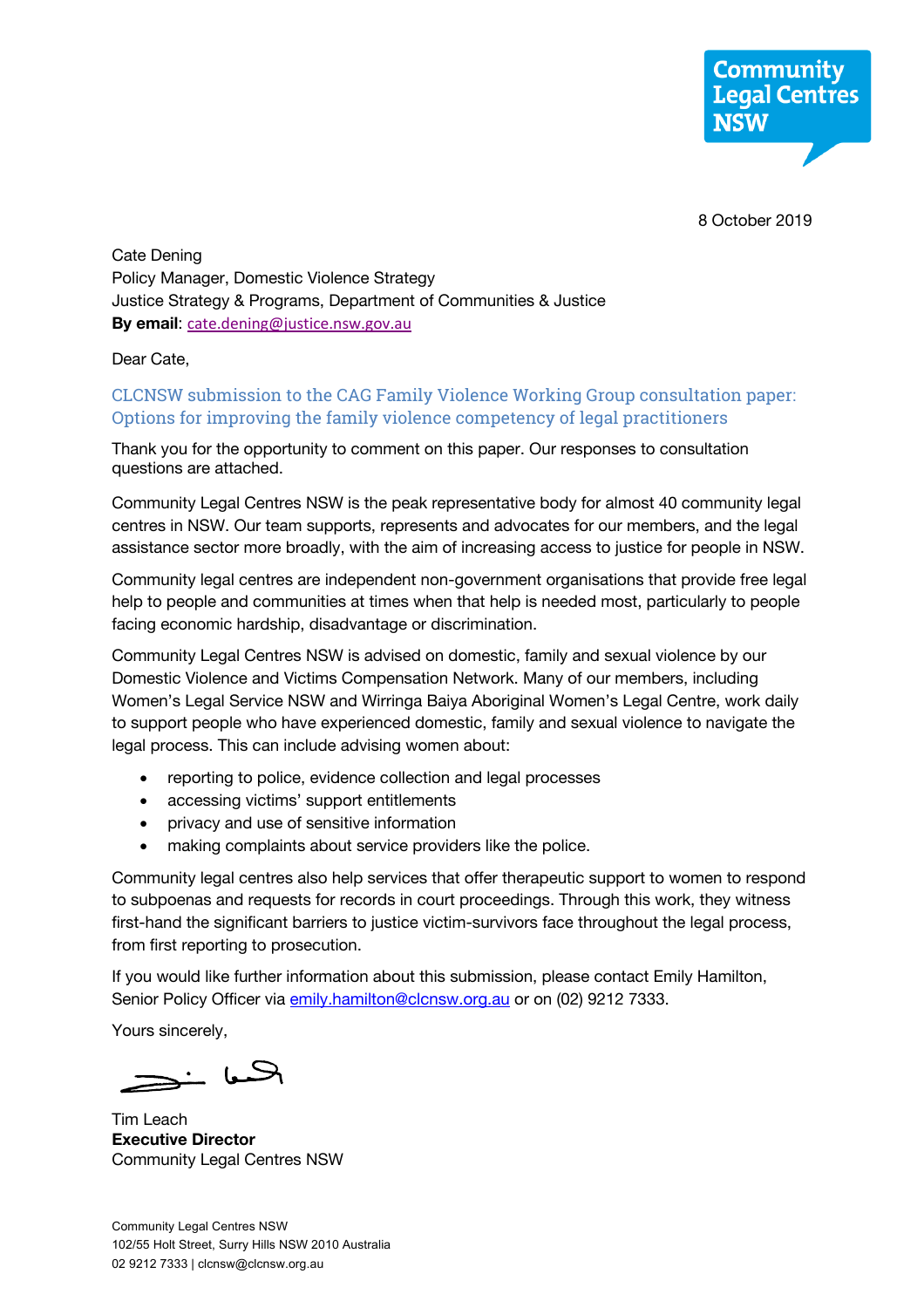

## Responses to consultation questions

Community Legal Centres NSW endorses the submission made by our member centre Women's Legal Service NSW. This submission provides responses to each focus question based on advice provided by our Domestic Violence and Victims Compensation Network.

*Focus Question 1:* **Are there other key family violence capabilities for legal practitioners working in the family law, family violence and child protection systems that should be included in Table 1?**

Community Legal Centres NSW endorses the detailed recommendations Women's Legal Service NSW makes in response to this question, including the need for a specific competency on sexual violence.

In addition, we note the need to address the particular needs of migrants who are dependent on a perpetrator for immigration purposes, for either a visa for themselves or another, under the 'working with diverse/vulnerable clients' theme.

*Focus Question 2:* **Are you aware of any evidence-based family violence training models suited to legal practitioners that address all the capabilities listed in Table 1?**

Community Legal Centres NSW refers the Working Group to the significant experience and expertise of Women's Legal Service NSW in developing and delivering evidence-based domestic and family violence training programs, including:

- **One-day domestic and family violence training programs** for community workers and community legal centre solicitors on topics including: sexual, domestic and family violence and the law; women and family law; and family law and family violence
- **Family violence workshops** for family law solicitors, family dispute resolution practitioners and others working in the family law system, developed in partnership with the Institute of Specialist Dispute Resolution and delivered through Family Law Pathways Networks across NSW
- **Student Connect**, a family violence component in the University of Western Sydney's undergraduate criminal law unit, developed in partnership with the university and the Western Sydney Community Legal Centre
- **Short online webinars and resources** on a range of relevant topics via **Ask Lois**.

Community Legal Centres NSW also refers the Working Group to:

- The Safer Families program, developed and delivered by Women's Legal Service Victoria with funding from Legal Aid Victoria
- The Avert Family Violence Training Package, which is also delivered through the Institute of Specialist Dispute Resolution in conjunction with training on the legal framework around family violence (see link above).

*Focus Question 3***: Do you have views about when in a legal practitioner's training each of the above capabilities should be addressed (e.g. at university, during practical legal training, through post-admission training courses or other mechanisms)?**

We support early and continued family violence training for legal practitioners, commencing at university and continuing throughout practical legal training and post admission.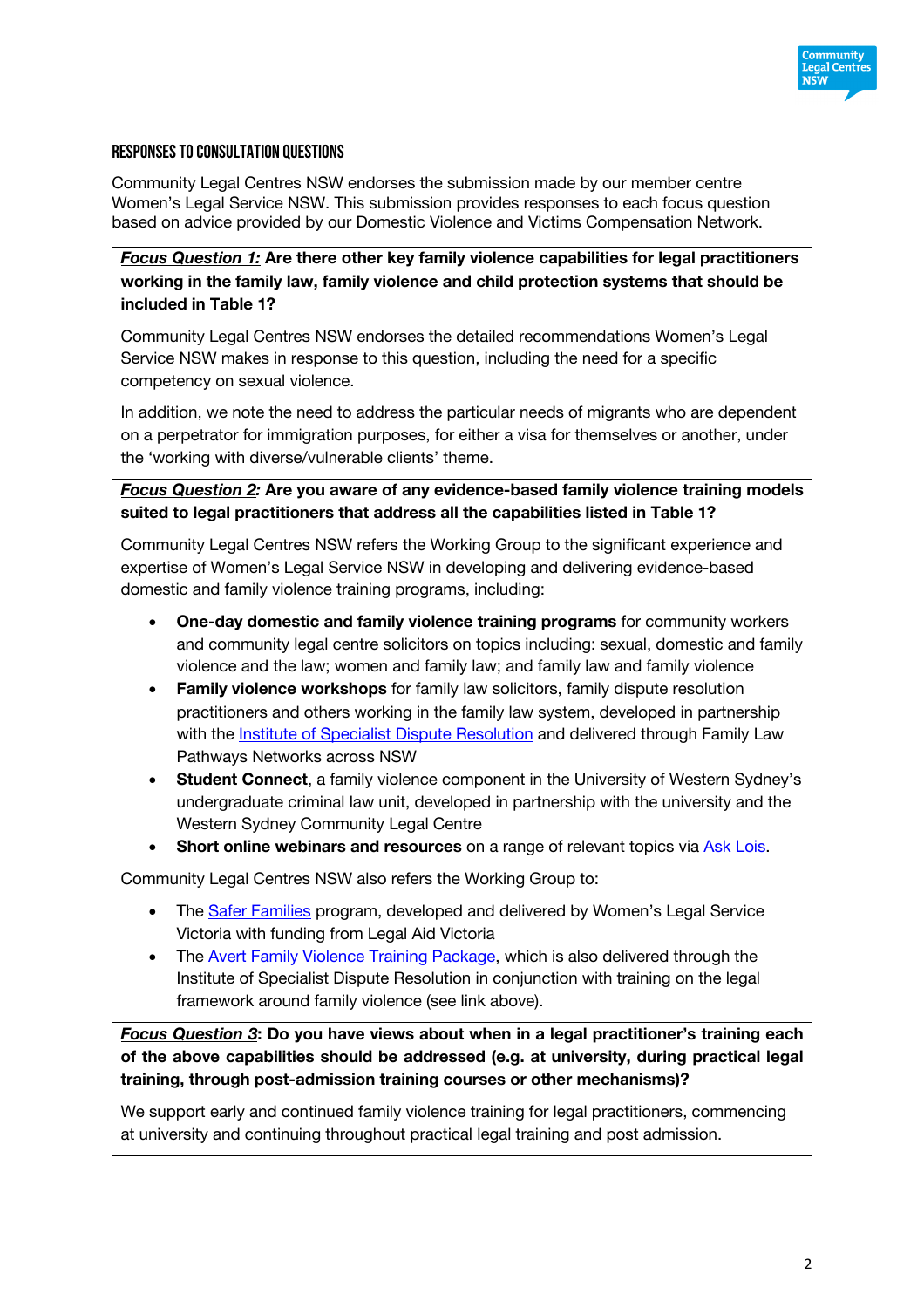

*Focus Question 4***: Would you support family violence training being incorporated into law students' university learning? What are your views on Options A, B and C? Are there other options that we haven't considered?**

Community Legal Centres NSW supports incorporating family violence training into law students' university training.

Overall, our members expressed a preference for Option A, making family law (including a family violence component) a compulsory subject for all law students in NSW. In our view, there is a real benefit in all law students having an understanding of family violence and its impacts, regardless of the area in which they ultimately intend to practice or whether they intend to practice law at all.

Some of our members, including Women's Legal Service NSW, see some merit in option B. However, some are concerned that only incorporating a family violence component into criminal law units will result in the subject matter being treated superficially, due to the significant amount of content already included in that course. Including family violence only within the criminal practice area may also place undue emphasis on the criminal process and procedure connected with family violence. This may prevent students fully understanding the nuanced nature, forms and effects of family violence and the support and referral services available.

Some members also noted that implementing option B would result in overseas-qualified lawyers not receiving family violence training, if it was not part of the curriculum in the country or university in which they received their degree. This is because credit is often granted for criminal law subjects completed in overseas jurisdictions. In these circumstances, it would not be desirable to make overseas practitioners re-sit a criminal law subject purely to obtain the family violence knowledge component.

One option to address this issue would be to make the Family Law elective in the Diploma of Law (offered by the Legal Profession Admissions Board) compulsory for all overseas qualified lawyers or develop a Family Violence unit to ensure overseas qualified practitioners have the requisite family violence training and knowledge.

Community Legal Centres NSW believes that Option C is insufficient to ensure legal students across NSW have access to consistent family violence training while at university.

*Focus Question 5***: Would you support an approach to the Law Admissions Consultative Committee and Australian Professional Legal Education Council to seek the addition of family violence as a competency standard for entry-level family lawyers?**

Community Legal Centres NSW supports this proposal, so long as it is appropriately phased in and implemented in conjunction with proposals to introduce compulsory family violence training into legal training, including Practical Legal Training.

Community Legal Centres NSW also notes that it is equally important for experienced family law practitioners to demonstrate that they meet any newly introduced family violence competency standard.

*Focus Question 6***: Would you support changing mandatory/core competency units for CPD requirements to include family violence? If yes, how could it best be regulated in practice and how often should CPD in family violence be undertaken? Do you have a**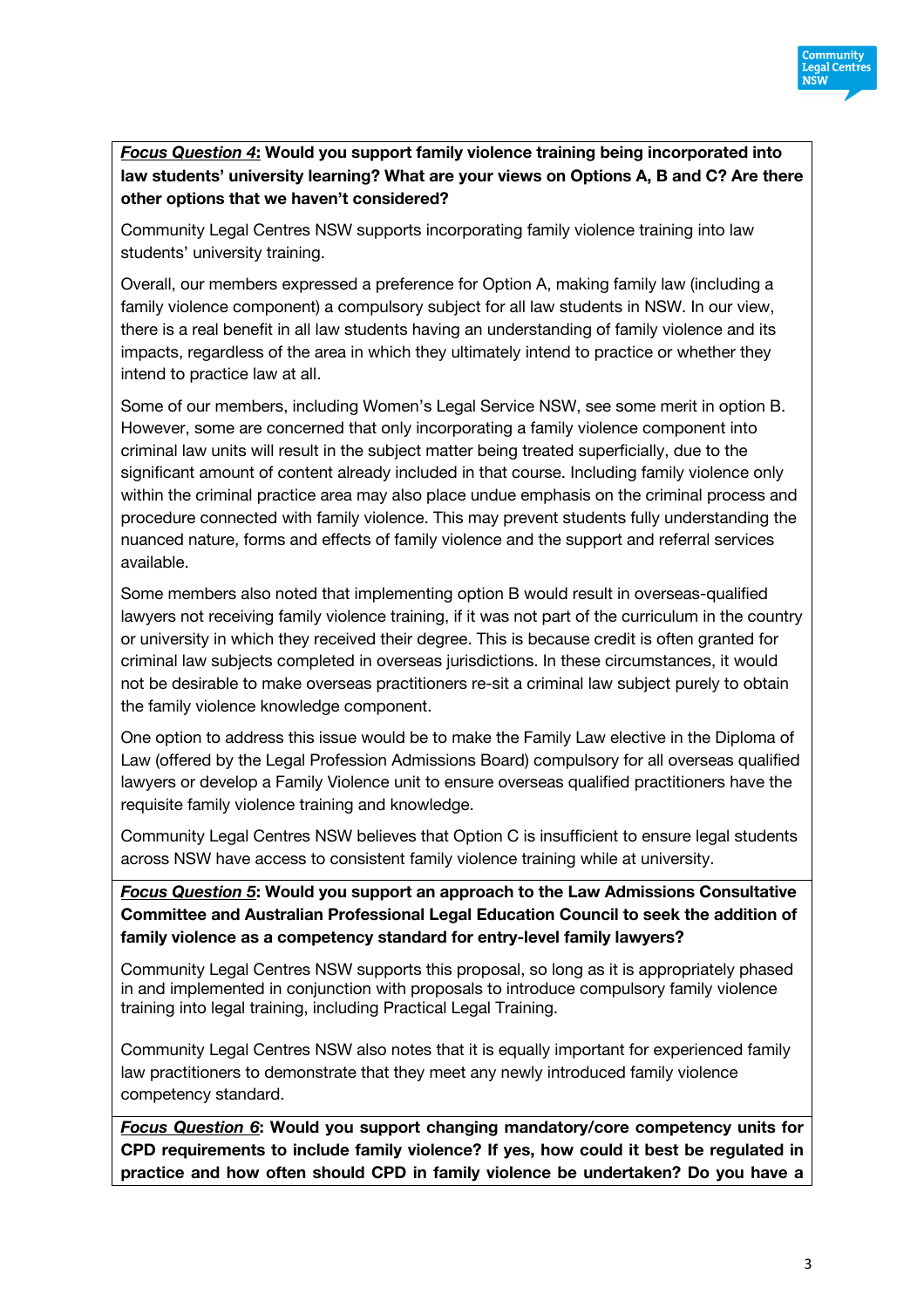

## **preference between Options D and E? Are there other options that we haven't considered?**

Community Legal Centres NSW supports the mandatory inclusion of family violence units within lawyers' continuing professional development (CPD).

Community Legal Centres NSW recognises that it is essential for legal practitioners in family law, family violence and child protection to receive appropriate training (Option D). However, family violence cuts across many additional areas of law. As such, we believe there is merit in mandating family violence training for all lawyers in NSW (Option E). To ensure that the requirements are appropriately targeted, practitioners in family law, family violence and child protection could be subject to higher requirements in recognition of the critical importance of a comprehensive understanding of family violence to these areas of practice. Practitioners could self-regulate the completion of family violence units under the substantive law component (per the existing CPD system). Compliance could be monitored through an audit approach.

Finally, we support Women's Legal Service NSW's recommendation that the minimum number of training hours required to meet the family violence competency should be increased for both specialist and generalist practitioners. This will help to ensure that the training received is substantial and not tokenistic.

*Focus Question 7***: Would you support a Family Violence Accreditation system? If yes, how do you suggest it works and is regulated? Do you have a preference between Options F and G? Are there other options that we haven't considered?**

In principle, Community Legal Centres NSW supports the introduction of a Family Violence Accreditation System based on the current Family Law Accreditation system.

However, there are mixed views within our sector about whether such a system should be voluntary or mandatory. Some of our members noted that mandatory accreditation would be particularly onerous for practitioners in regional, rural and remote areas and could further limit access to justice in these areas, especially if accreditation were a pre-requisite to practice.

Members also expressed some reservations about how an accreditation system would work in practice (including whether consumers would actively seek out legal practitioners accredited in family violence) and whether it would contribute to a significant increase in family violence competence across the legal profession.

In light of these views, we support Women's Legal Service NSW's recommendation that a starting point could be the inclusion of more comprehensive coverage of family violence within the Law Society of NSW Family Law Specialist Accreditation Scheme.

*Focus Question 8***: Would you support the participation by legal aid panel members and CLC lawyers in ongoing family violence training offered by legal aid commissions? If yes, should participation be voluntary or mandatory?**

Community Legal Centres NSW supports the voluntary participation of legal aid panel members and CLC lawyers in ongoing family violence training offered by legal aid commissions.

In our view, however, choice of training provider should not be proscribed or limited, particularly if participation in ongoing training is made mandatory. Specialist community legal centres, including women's legal services and Aboriginal and Torres Strait Islander women's legal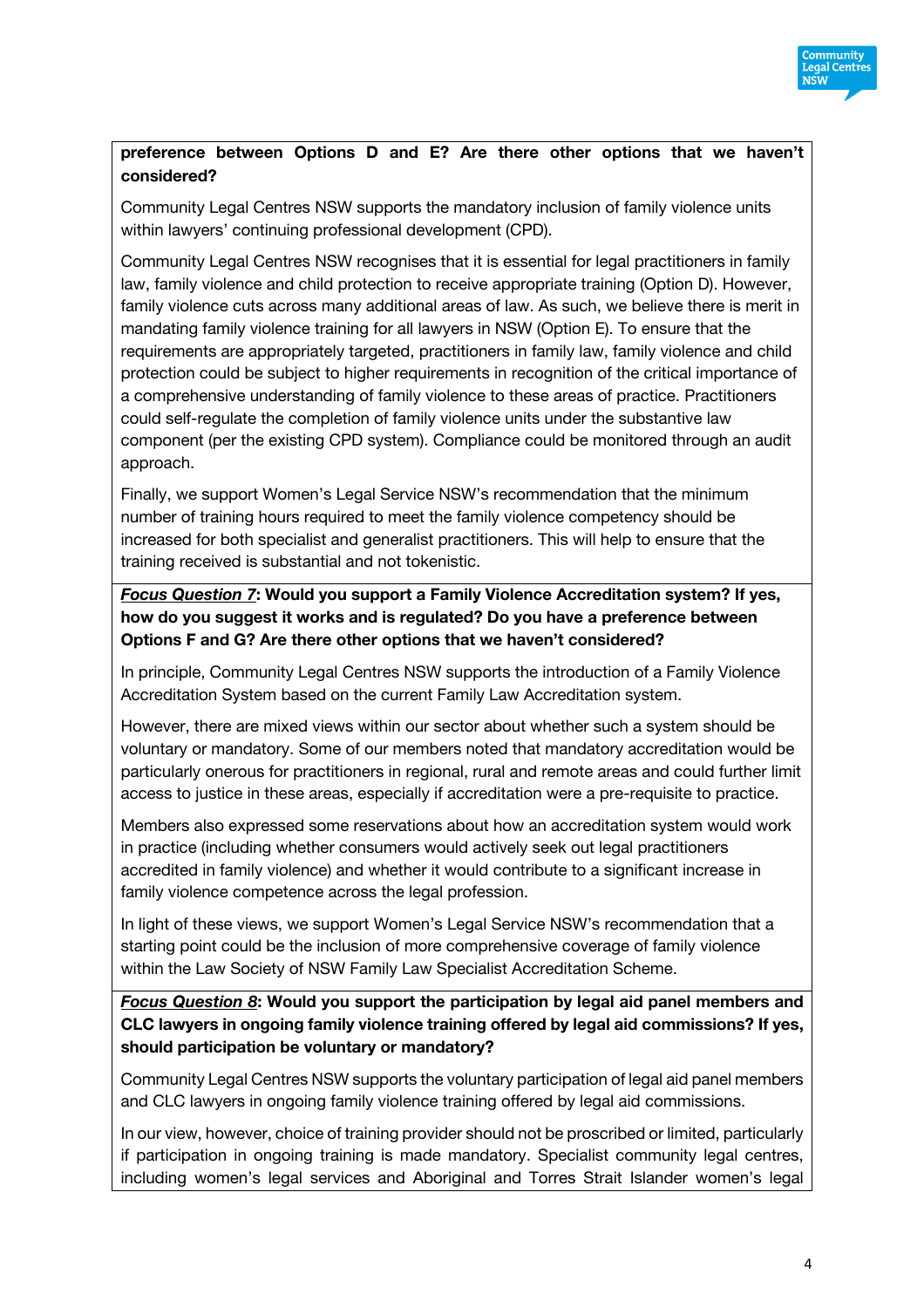

services, have extensive experience developing and delivering holistic and culturally appropriate family violence training to a wide range of practitioners (see for example, Women's Legal Service NSW's submission). Further, providing a holistic and comprehensive understanding of family violence requires input from a range of fields beyond the legal, including from the social sciences and psychology. As such, we recommend funding a mix of training providers, including specialist community legal centres, to deliver appropriately targeted training to legal aid panel lawyers and community lawyers.

*Focus Question 9***: To what extent are employers of legal practitioners able to take responsibility for regulating their family violence training and professional development?**

Community Legal Centres NSW believes that employers do have a role to play regulating family violence training and professional development.

However, we echo the concern expressed by Women's Legal Service NSW that employer regulation alone is insufficient to ensure the delivery of consistent and comprehensive understanding of family violence across the legal profession.

*Focus Question 10***: Is there a need to improve the availability and accessibility of family violence training packages that address the key capabilities and training needs of legal practitioners through government funded or government subsidised initiatives?**

Community Legal Centres NSW believes that there is a real need to improve the availability and accessibility of family violence training packages, particularly in rural, regional and remote areas.

In particular, small rural and regional practitioners may struggle to meet training requirements if there are significant costs involves. This could be mitigated through government funded or subsidised initiatives. Funded initiatives would also facilitate the development of standardised and consistent training.

As such, we support Women's Legal Service NSW's recommendation that specialist women's legal services (e.g. Women's Legal Service NSW and Wirringa Baiya Aboriginal Women's Legal Centre) be funded to deliver family violence training for lawyers, including in regional, rural and remote areas.

*Focus Question 11***: What are the existing options in your jurisdiction for enhancing the family violence competency of criminal law practitioners; police and public prosecutors; and lawyers for child protection authorities?** 

In NSW, opportunities to improve competence in family violence for criminal lawyers are delivered ad hoc, for example through conferences, seminars and online resources. For example, one of our members located in regional area reported that a criminal lawyer and member of the local law society recently delivered a session on AVOs for local practitioners. However, the session focused on process and procedure and did not address the complexities of family violence and how this may impact victims-survivors subsequent actions or behavior.

The Legal Profession Uniform Continuing Professional Development (Solicitors) Rules 2015 don't require lawyers to undertake annual family violence training. Nor does NSW have a set of Family Violence Best Practice Principles as there are in Queensland.